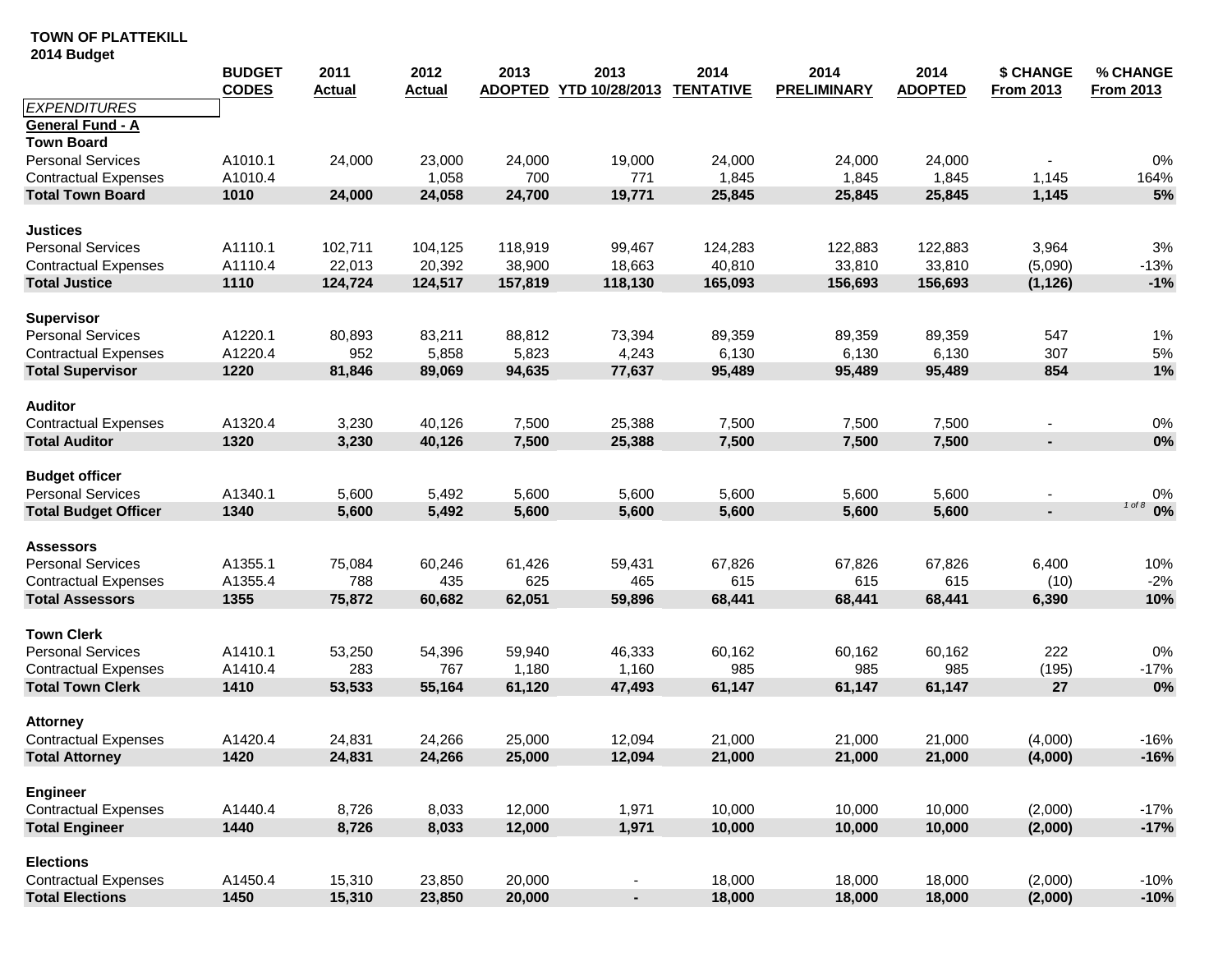|                                             | <b>BUDGET</b><br><b>CODES</b> | 2011<br><b>Actual</b> | 2012<br><b>Actual</b> | 2013<br><b>ADOPTED</b> | 2013<br>YTD 10/28/2013   | 2014<br><b>TENTATIVE</b> | 2014<br><b>PRELIMINARY</b> | 2014<br><b>ADOPTED</b> | \$ CHANGE<br><b>From 2013</b> | % CHANGE<br><b>From 2013</b> |
|---------------------------------------------|-------------------------------|-----------------------|-----------------------|------------------------|--------------------------|--------------------------|----------------------------|------------------------|-------------------------------|------------------------------|
| <b>Records Mgt</b>                          |                               |                       |                       |                        |                          |                          |                            |                        |                               |                              |
| <b>Contractual Expenses</b>                 | A1460.4                       |                       |                       | 420                    | 300                      | 200                      | 200                        | 200                    | (220)                         | $-52%$                       |
| <b>Total Records Mgt</b>                    | 1460                          | $\sim$                | ×.                    | 420                    | 300                      | 200                      | 200                        | 200                    | (220)                         | $-52%$                       |
| <b>Buildings/grounds</b>                    |                               |                       |                       |                        |                          |                          |                            |                        |                               |                              |
| <b>Personal Services</b>                    | A1620.1                       | 46,717                | 45,683                | 47,764                 | 46,414                   | 48,163                   | 48,163                     | 48,163                 | 399                           | 1%                           |
| Equipment                                   | A1620.2                       |                       | 500                   | 500                    | 47                       | 500                      | 500                        | 500                    |                               | $0\%$                        |
| <b>Contractual Expenses</b>                 | A1620.4                       | 87,582                | 47,306                | 64,000                 | 35,902                   | 62,000                   | 62,000                     | 62,000                 | (2,000)                       | $-3%$                        |
| <b>Total Buildings/grounds</b>              | 1620                          | 134,298               | 93,489                | 112,264                | 82,363                   | 110,663                  | 110,663                    | 110,663                | (1,601)                       | $-1%$                        |
| <b>Central Garage</b>                       |                               |                       |                       |                        |                          |                          |                            |                        |                               |                              |
| <b>Personal Services</b>                    | A1640.1                       | 3,150                 | 7,341                 | 7,000                  | 7,032                    | 7,000                    | 7,000                      | 7,000                  |                               | 0%                           |
| <b>Contractual Expenses</b>                 | A1640.4                       | 46,299                | 45,695                | 42,000                 | 32,788                   | 42,000                   | 42,000                     | 42,000                 |                               | 0%                           |
| <b>Total Central Garage</b>                 | 1640                          | 49,449                | 53,036                | 49,000                 | 39,820                   | 49,000                   | 49,000                     | 49,000                 |                               | 0%                           |
| <b>Central Stockroom</b>                    |                               |                       |                       |                        |                          |                          |                            |                        |                               |                              |
| <b>Contractual Expenses</b>                 | A1660.4                       |                       | 5,333                 | 5,000                  | 3,068                    | 5,000                    | 5,000                      | 5,000                  |                               | 0%                           |
| <b>Total Central Stockroom</b>              | 1660                          | ۰                     | 5,333                 | 5,000                  | 3,068                    | 5,000                    | 5,000                      | 5,000                  | $\blacksquare$                | 0%                           |
| <b>Central Comm</b>                         |                               |                       |                       |                        |                          |                          |                            |                        |                               |                              |
| <b>Contractual Expenses</b>                 | A1650.4                       | 6,340                 | 6,302                 | 6,650                  | 4,527                    | 5,550                    | 5,550                      | 5,550                  | (1,100)                       | $-17%$                       |
| <b>Total Central Comm</b>                   | 1650                          | 6,340                 | 6,302                 | 6,650                  | 4,527                    | 5,550                    | 5,550                      | 5,550                  | (1, 100)                      | $-17%$<br>$2$ of $8$         |
| <b>Print &amp; Mail</b>                     |                               |                       |                       |                        |                          |                          |                            |                        |                               |                              |
| <b>Contractual Expenses</b>                 | A1670.4                       | 16,900                | 13,979                | 15,000                 | 12,743                   | 16,000                   | 16,000                     | 16,000                 | 1,000                         | 7%                           |
| <b>Total Print &amp; Mail</b>               | 1670                          | 16,900                | 13,979                | 15,000                 | 12,743                   | 16,000                   | 16,000                     | 16,000                 | 1,000                         | 7%                           |
| <b>Special Items</b>                        |                               |                       |                       |                        |                          |                          |                            |                        |                               |                              |
| Unallocated Insurance                       | A1910.4                       | 53,320                | 54,619                | 58,000                 | 60,162                   | 65,000                   | 65,000                     | 65,000                 | 7,000                         | 12%                          |
| <b>Municipal Dues</b>                       | A1920.4                       | 1,600                 | 1,100                 | 1,200                  | 1,100                    | 1,100                    | 1,100                      | 1,100                  | (100)                         | $-8%$                        |
| Judgement & Claims                          | A1930.4                       |                       |                       |                        |                          |                          |                            |                        |                               | 0%                           |
| Purchase of Land                            | A1940.2                       | 780                   |                       |                        |                          |                          |                            |                        |                               | 0%                           |
| Contingent                                  | A1990.4                       |                       |                       | 16,929                 |                          |                          |                            |                        | (16, 929)                     | $-100%$                      |
| <b>Total Special Items</b>                  |                               | 55,701                | 55,719                | 76,129                 | 61,262                   | 66,100                   | 66,100                     | 66,100                 | (10, 029)                     | $-13%$                       |
| <b>TOTAL GOV'T SUPPORT</b><br><b>Police</b> |                               | 680,361               | 683,115               | 734,888                | 572,063                  | 730,628                  | 722,228                    | 722,228                | (12,660)                      | $-2%$                        |
| <b>Personal Services</b>                    | A3120.1                       | 360,266               | 366,467               | 381,602                | 341,380                  | 407,116                  | 417,628                    | 417,628                | 36,026                        | 9%                           |
| Equipment                                   | A3120.2                       | 885                   | 4,441                 | 37,340                 | 23,753                   | 42,658                   | 42,658                     | 42,658                 | 5,318                         | 14%                          |
| <b>Contractual Expenses</b>                 | A3120.4                       | 5,198                 | 45,101                | 32,547                 | 25,286                   | 34,434                   | 34,434                     | 34,434                 | 1,887                         | 6%                           |
| <b>Total Police</b>                         | 3120                          | 366,349               | 416,008               | 451,489                | 390,418                  | 484,208                  | 494,720                    | 494,720                | 43,231                        | 10%                          |
| <b>Traffic Control</b>                      |                               |                       |                       |                        |                          |                          |                            |                        |                               |                              |
| <b>Contractual Expenses</b>                 | A3310.4                       | 4,419                 | 2,472                 | 2,800                  |                          | 2,800                    | 2,800                      | 2,800                  |                               | 0%                           |
| <b>Total Traffic Control</b>                | 3310                          | 4,419                 | 2,472                 | 2,800                  | $\overline{\phantom{a}}$ | 2,800                    | 2,800                      | 2,800                  | $\blacksquare$                | 0%                           |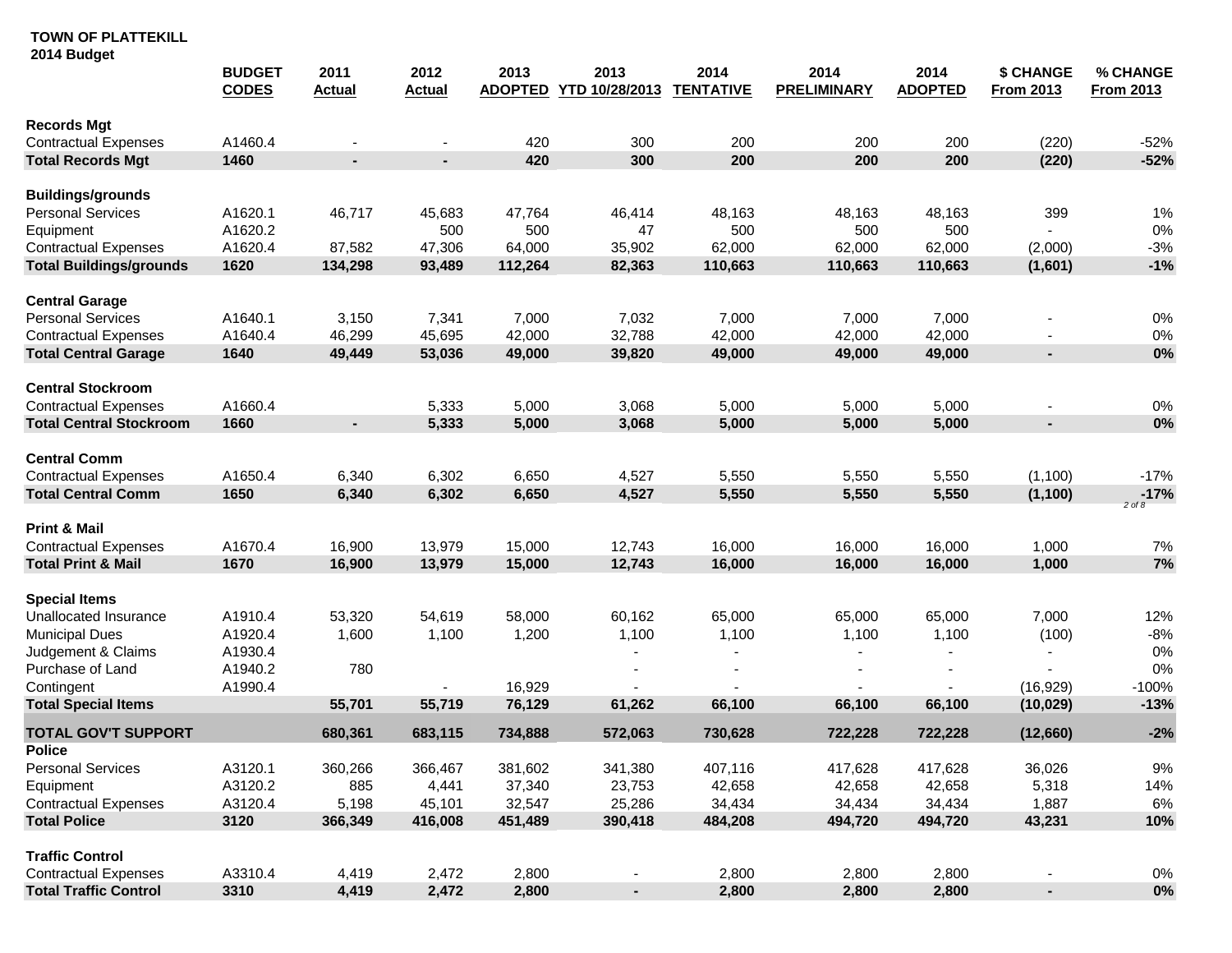|                                             | <b>BUDGET</b><br><b>CODES</b> | 2011<br><b>Actual</b> | 2012<br><b>Actual</b> | 2013<br><b>ADOPTED</b> | 2013<br>YTD 10/28/2013 | 2014<br><b>TENTATIVE</b> | 2014<br><b>PRELIMINARY</b> | 2014<br><b>ADOPTED</b> | \$ CHANGE<br><b>From 2013</b> | % CHANGE<br><b>From 2013</b> |
|---------------------------------------------|-------------------------------|-----------------------|-----------------------|------------------------|------------------------|--------------------------|----------------------------|------------------------|-------------------------------|------------------------------|
| <b>Control of Dogs</b>                      |                               |                       |                       |                        |                        |                          |                            |                        |                               |                              |
| <b>Personal Services</b>                    | A3510.1                       | 11,248                | 11,248                | 11,923                 | 10,076                 | 11,923                   | 11,923                     | 11,923                 |                               | 0%                           |
| Equipment                                   | A3510.2                       |                       |                       | 550                    |                        | 2,050                    |                            |                        | (550)                         | $-100%$                      |
| <b>Contractual Expenses</b>                 | A3510.4                       | 4,620                 | 4,826                 | 4,500                  | 3,320                  | 3,600                    | 5,190                      | 5,190                  | 690                           | 15%                          |
| <b>Total Control of Dogs</b>                | 3510                          | 15,868                | 16,074                | 16,973                 | 13,395                 | 17,573                   | 17,113                     | 17,113                 | 140                           | 1%                           |
| <b>Safety Inspection</b>                    |                               |                       |                       |                        |                        |                          |                            |                        |                               |                              |
| Personal Services                           | A3620.1                       | 35,005                | 32,034                | 34,813                 | 27,298                 | 46,572                   | 38,424                     | 38,424                 | 3,611                         | 10%                          |
| Equipment                                   | A3620.2                       |                       |                       | 960                    | 640                    | 960                      | 960                        | 960                    |                               | $0\%$                        |
| <b>Contractual Expenses</b>                 | A3620.4                       | 4,787                 | 4,789                 | 5,425                  | 3,263                  | 7,100                    | 5,650                      | 5,650                  | 225                           | $4\%$                        |
| <b>Total Safety Inspection</b>              | 3620                          | 39,792                | 36,823                | 41,198                 | 31,201                 | 54,632                   | 45,034                     | 45,034                 | 3,836                         | 9%                           |
| <b>TOTAL PUBLIC SAFETY</b>                  |                               | 426,428               | 471,377               | 512,460                | 435,015                | 559,213                  | 559,667                    | 559,667                | 47,207                        | 9%                           |
| <b>Registrar Vital Statistic</b>            |                               |                       |                       |                        |                        |                          |                            |                        |                               |                              |
| <b>Personal Services</b>                    | A4020.1                       | 1,800                 | 1,800                 | 1,800                  | 1,500                  | 1,800                    | 1,800                      | 1,800                  |                               | $0\%$                        |
| <b>Contractual Expenses</b>                 | A4020.4                       |                       |                       | 40                     |                        |                          | $\blacksquare$             |                        | (40)                          | $-100%$                      |
| <b>Total Registrar Vital Statistic 4020</b> |                               | 1,800                 | 1,800                 | 1,840                  | 1,500                  | 1,800                    | 1,800                      | 1,800                  | (40)                          | $-2%$                        |
| <b>Narcotics Control (D.A.R.E)</b>          |                               |                       |                       |                        |                        |                          |                            |                        |                               |                              |
| <b>Personal Services</b>                    | A4220.1                       | 1,947                 | 3,633                 | 3,000                  | 1,692                  | 3,500                    |                            |                        | (3,000)                       | $-100%$                      |
| <b>Total Narcotics Control</b>              | 4220                          | 1,947                 | 3,633                 | 3,000                  | 1,692                  | 3,500                    |                            |                        | (3,000)                       | $-100%$                      |
| <b>TOTAL HEALTH</b>                         |                               | 3,747                 | 5,433                 | 4,840                  | 3,192                  | 5,300                    | 1,800                      | 1,800                  | (3,040)                       | 300800                       |
| <b>Supt of Highways</b>                     |                               |                       |                       |                        |                        |                          |                            |                        |                               |                              |
| Personal Services                           | A5010.1                       | 71,680                | 74,574                | 76,760                 | 64,903                 | 77,043                   | 77,043                     | 77,043                 | 283                           | 0%                           |
| <b>Contractual Expenses</b>                 | A5010.4                       | 2,268                 | 2,359                 | 2,500                  | 1,888                  | 2,700                    | 2,700                      | 2,700                  | 200                           | $8%$                         |
| <b>Total Supt of Highways</b>               | 5010                          | 73,948                | 76,933                | 79,260                 | 66,791                 | 79,743                   | 79,743                     | 79,743                 | 483                           | 1%                           |
| Garage                                      |                               |                       |                       |                        |                        |                          |                            |                        |                               |                              |
| <b>Contractual Expenses</b>                 | A5132.4                       | 9,836                 | 8,379                 | 9,500                  | 5,096                  | 9,500                    | 9,500                      | 9,500                  |                               | $0\%$                        |
| <b>Total Garage</b>                         | 5132                          | 9,836                 | 8,379                 | 9,500                  | 5,096                  | 9,500                    | 9,500                      | 9,500                  | $\blacksquare$                | 0%                           |
| <b>Street Light</b>                         |                               |                       |                       |                        |                        |                          |                            |                        |                               |                              |
| <b>Contractual Expenses</b>                 | A5182.4                       | 12,690                | 13,193                | 13,000                 | 10,085                 | 13,500                   | 13,500                     | 13,500                 | 500                           | 4%                           |
| <b>Total Street Lighting</b>                | 5182                          | 12,690                | 13,193                | 13,000                 | 10,085                 | 13,500                   | 13,500                     | 13,500                 | 500                           | 4%                           |
| <b>TOTAL TRANSPORTATION</b>                 |                               | 96,474                | 98,504                | 101,760                | 81,973                 | 102,743                  | 102,743                    | 102,743                | 983                           | 1%                           |
|                                             |                               |                       |                       |                        |                        |                          |                            |                        |                               |                              |
| <b>Soc Serv Home Relief</b>                 |                               |                       |                       |                        |                        |                          |                            |                        |                               |                              |
| <b>Contractual Expenses</b>                 | A6140.4                       | 125,772               | 88,157                | 90,000                 | 135,283                | 80,000                   | 80,000                     | 80,000                 | (10,000)                      | $-11%$                       |
| <b>Total Soc Serv Home Relief</b>           | 6140                          | 125,772               | 88,157                | 90,000                 | 135,283                | 80,000                   | 80,000                     | 80,000                 | (10,000)                      | $-11%$                       |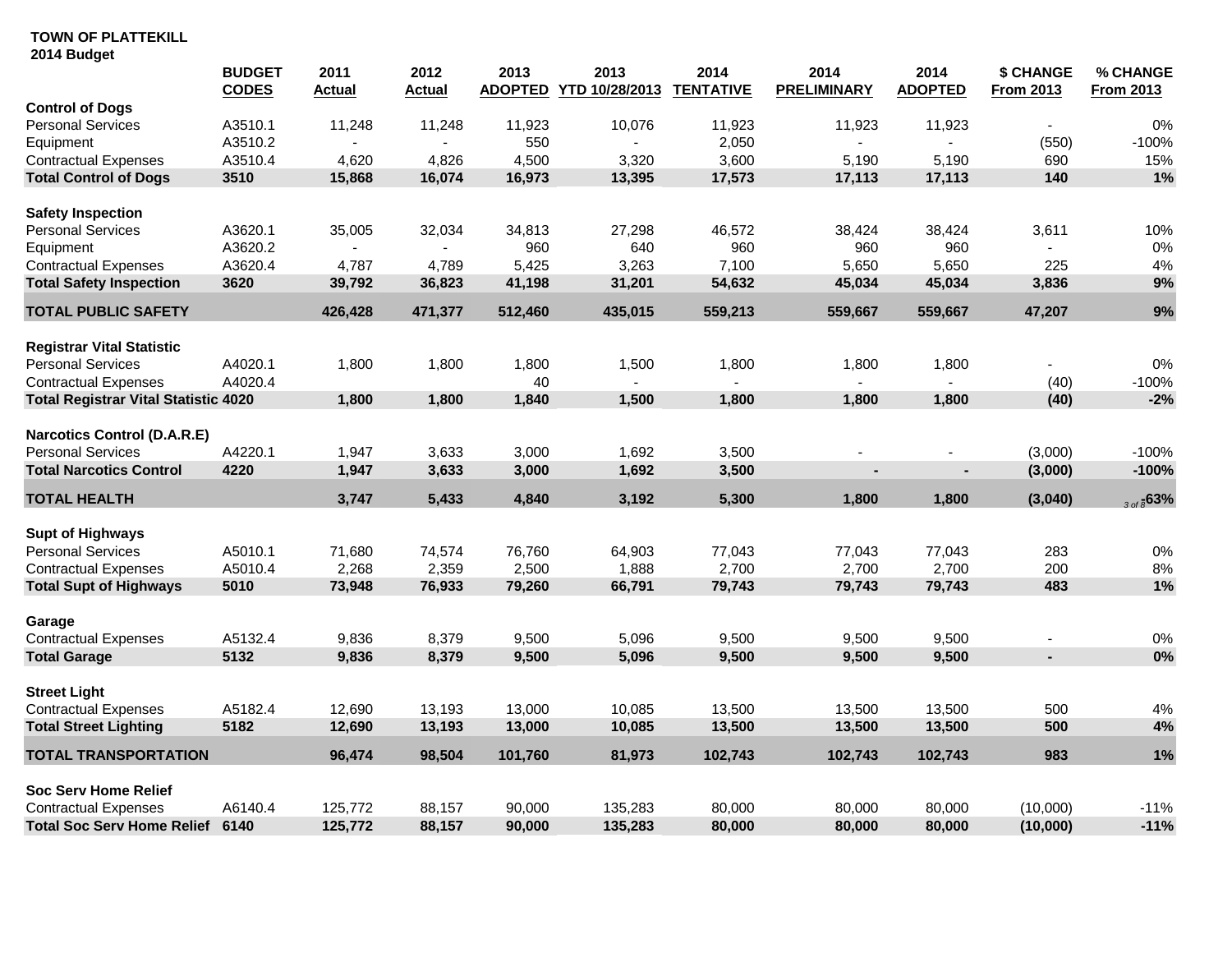## **TOWN OF PLATTEKILL**

| 2014 Budget |  |
|-------------|--|
|             |  |

|                                           | <b>BUDGET</b><br><b>CODES</b> | 2011<br><b>Actual</b> | 2012<br><b>Actual</b> | 2013<br><b>ADOPTED</b> | 2013<br>YTD 10/28/2013 | 2014<br><b>TENTATIVE</b> | 2014<br><b>PRELIMINARY</b> | 2014<br><b>ADOPTED</b> | \$ CHANGE<br><b>From 2013</b> | % CHANGE<br><b>From 2013</b> |
|-------------------------------------------|-------------------------------|-----------------------|-----------------------|------------------------|------------------------|--------------------------|----------------------------|------------------------|-------------------------------|------------------------------|
| <b>Social Services Burials</b>            |                               |                       |                       |                        |                        |                          |                            |                        |                               |                              |
| <b>Contractual Expenses</b>               | A6148.4                       | 600                   |                       | 1,000                  |                        | 1,000                    | 1,000                      | 1,000                  | $\blacksquare$                | 0%                           |
| <b>Total Social Services Burials 6148</b> |                               | 600                   | ×                     | 1,000                  | ÷                      | 1,000                    | 1,000                      | 1,000                  | $\blacksquare$                | 0%                           |
| <b>Opportunity &amp; Dev</b>              |                               |                       |                       |                        |                        |                          |                            |                        |                               |                              |
| <b>Personal Services</b>                  | A6989.1                       | 5,000                 | 333                   | 2,500                  | 2,083                  | 2,500                    | 2,500                      | 2,500                  | $\blacksquare$                | 0%                           |
| <b>Contractual Expenses</b>               | A6989.4                       | 3,260                 | 1,500                 |                        | 750                    | 115                      | 115                        | 115                    | 115                           | 100%                         |
| <b>Total Opportunity &amp; Dev</b>        | 6989                          | 8,260                 | 1,833                 | 2,500                  | 2,833                  | 2,615                    | 2,615                      | 2,615                  | 115                           | 5%                           |
| <b>Programs For Aging</b>                 |                               |                       |                       |                        |                        |                          |                            |                        |                               |                              |
| <b>Contractual Expenses</b>               | A6772.4                       | 4,450                 |                       |                        |                        |                          |                            |                        |                               | $0\%$                        |
| <b>Total Programs For Aging</b>           | 6772                          | 4,450                 |                       |                        |                        |                          |                            |                        |                               | 0%                           |
| TOTAL ECON. ASSIST. & OPPORT.             |                               | 139,082               | 89,991                | 93,500                 | 138,117                | 83,615                   | 83,615                     | 83,615                 | (9,885)                       | $-11%$                       |
| <b>Recreation Administ</b>                |                               |                       |                       |                        |                        |                          | $\overline{\phantom{a}}$   |                        |                               |                              |
| <b>Personal Services</b>                  | A7020.1                       | 15,000                | 10,000                | 10,000                 | 8,333                  | 12,500                   | 10,000                     | 10,000                 | $\overline{\phantom{m}}$      | 0%                           |
| <b>Total Recreation Administ</b>          | 7020                          | 15,000                | 10,000                | 10,000                 | 8,333                  | 12,500                   | 10,000                     | 10,000                 | ×                             | 0%                           |
| <b>Playground/Rec</b>                     |                               |                       |                       |                        |                        |                          |                            |                        |                               |                              |
| <b>Contractual Expenses</b>               | A7140.4                       | 8,409                 | 18,884                | 7,450                  | 15,036                 | 24,542                   | 16,355                     | 16,355                 | 8,905                         | 120%                         |
| <b>Total Playground/Rec</b>               | 7140                          | 8,409                 | 18,884                | 7,450                  | 15,036                 | 24,542                   | 16,355                     | 16,355                 | 8,905                         | 120%                         |
| <b>Parks</b>                              |                               |                       |                       |                        |                        |                          |                            |                        |                               | 4 of 8                       |
| <b>Personal Services</b>                  | A7110.1                       | 6,239                 | 14,531                | 11,000                 | 5,886                  | 11,000                   | 11,000                     | 11,000                 |                               | 0%                           |
| Equipment                                 | A7110.2                       | 958                   | 406                   | 5,000                  | 1,713                  | 5,000                    | 5,000                      | 5,000                  |                               | $0\%$                        |
| <b>Contractual Expenses</b>               | A7110.4                       | 11,531                | 11,672                | 12,350                 | 9,307                  | 12,350                   | 12,350                     | 12,350                 |                               | 0%                           |
| <b>Total Parks</b>                        | 7110                          | 18,728                | 26,609                | 28,350                 | 16,905                 | 28,350                   | 28,350                     | 28,350                 | ×                             | 0%                           |
| Youth Program                             |                               |                       |                       |                        |                        |                          |                            |                        |                               |                              |
| <b>Personal Services</b>                  | A7310.1                       | 20,306                | 18,649                | 19,800                 | 23,825                 | 25,000                   | 26,648                     | 26,648                 | 6,848                         | 35%                          |
| Equipment                                 | A7310.2                       | $\blacksquare$        |                       | 200                    |                        |                          |                            |                        | (200)                         | $-100%$                      |
| <b>Contractual Expenses</b>               | A7310.4                       | 8,597                 | 11,593                | 5,000                  | 8,541                  | 8,200                    | 8,220                      | 8,220                  | 3,220                         | 64%                          |
| <b>Total Youth Programs</b>               | 7310                          | 28,903                | 30,242                | 25,000                 | 32,367                 | 33,200                   | 34,868                     | 34,868                 | 9,868                         | 39%                          |
| <b>Historian</b>                          |                               |                       |                       |                        |                        |                          |                            |                        |                               |                              |
| <b>Personal Services</b>                  | A7510.1                       | 1,995                 |                       |                        |                        |                          |                            |                        |                               | $0\%$                        |
| <b>Contractual Expenses</b>               | A7510.4                       | 140                   | 78                    | 200                    | 82                     | 200                      | 200                        | 200                    |                               | 0%                           |
| <b>Total Historian</b>                    | 7510                          | 140                   | 78                    | 200                    | 82                     | 200                      | 200                        | 200                    | ×.                            | 0%                           |
| <b>Celebrations</b>                       |                               |                       |                       |                        |                        |                          |                            |                        |                               |                              |
| <b>Contractual Expenses</b>               | A7550.4                       | 24,784                | 7,065                 | 13,000                 | 12,995                 | 13,000                   | 12,950                     | 12,950                 | (50)                          | 0%                           |
| <b>Total Celebrations</b>                 | 7550                          | 24,784                | 7,065                 | 13,000                 | 12,995                 | 13,000                   | 12,950                     | 12,950                 | (50)                          | 0%                           |
| TOTAL CULTURE & REC.                      |                               | 95,964                | 92,878                | 84,000                 | 85,718                 | 111,792                  | 102,723                    | 102,723                | 18,723                        | 22%                          |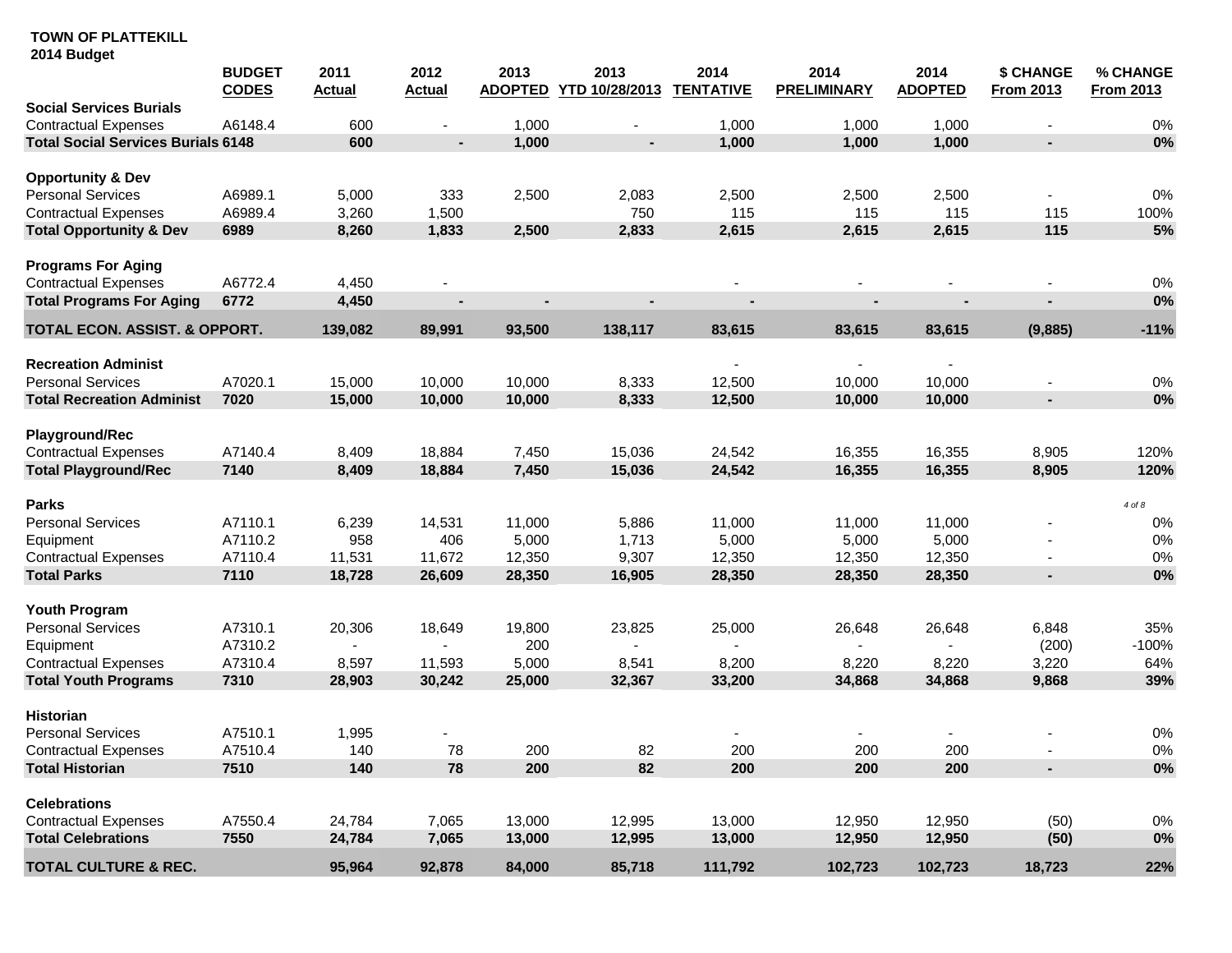|                                        | <b>BUDGET</b><br><b>CODES</b> | 2011<br><b>Actual</b> | 2012<br><b>Actual</b> | 2013<br><b>ADOPTED</b> | 2013<br>YTD 10/28/2013 | 2014<br><b>TENTATIVE</b> | 2014<br><b>PRELIMINARY</b> | 2014<br><b>ADOPTED</b> | <b>\$ CHANGE</b><br><b>From 2013</b> | % CHANGE<br><b>From 2013</b> |
|----------------------------------------|-------------------------------|-----------------------|-----------------------|------------------------|------------------------|--------------------------|----------------------------|------------------------|--------------------------------------|------------------------------|
| Zoning                                 |                               |                       |                       |                        |                        |                          |                            |                        |                                      |                              |
| <b>Personal Services</b>               | A8010.1                       | 14,168                | 13,812                | 15,518                 | 11,909                 | 16,411                   | 16.411                     | 16.411                 | 893                                  | 6%                           |
| <b>Contractual Expenses</b>            | A8010.4                       | 1,080                 | 1,698                 | 4,500                  | 1,771                  | 4,700                    | 4,700                      | 4,700                  | 200                                  | $4%$                         |
| <b>Total Zoning</b>                    | 8010                          | 15,248                | 15,510                | 20,018                 | 13,680                 | 21,111                   | 21,111                     | 21,111                 | 1,093                                | 5%                           |
| <b>Planning</b>                        |                               |                       |                       |                        |                        |                          |                            |                        |                                      |                              |
| <b>Personal Services</b>               | A8020.1                       | 18,782                | 18,590                | 19,146                 | 15,363                 | 20,754                   | 20,712                     | 20,712                 | 1,566                                | 8%                           |
| <b>Contractual Expenses</b>            | A8020.4                       | 2,734                 | 5,093                 | 6,000                  | 1,649                  | 5,650                    | 5,650                      | 5,650                  | (350)                                | $-6%$                        |
| <b>Total Planning</b>                  | 8020                          | 21,516                | 23,683                | 25,146                 | 17,012                 | 26,404                   | 26,362                     | 26,362                 | 1,216                                | 5%                           |
| Refuse/Garbage                         |                               |                       |                       |                        |                        |                          |                            |                        |                                      |                              |
| <b>Personal Services</b>               | A8160.1                       | 22,769                | 22,448                | 25,384                 | 19,349                 | 24,384                   | 24,384                     | 24,384                 | (1,000)                              | $-4%$                        |
| <b>Contractual Expenses</b>            | A8160.4                       | 61,408                | 51,087                | 60,000                 | 37,755                 | 54,935                   | 59,935                     | 59,935                 | (65)                                 | 0%                           |
| <b>Total Refuse/Garbage</b>            | 8160                          | 84,177                | 73,535                | 85,384                 | 57,104                 | 79,319                   | 84,319                     | 84,319                 | (1,065)                              | $-1%$                        |
| <b>Cemeteries</b>                      |                               |                       |                       |                        |                        |                          |                            |                        |                                      |                              |
| <b>Contractual Expenses</b>            | A8810.4                       | 2,645                 | 2,760                 | 3,000                  | 575                    | 3,000                    | 3,000                      | 3,000                  |                                      | 0%                           |
| <b>Total Cemeteries</b>                | 8810                          | 2,645                 | 2,760                 | 3,000                  | 575                    | 3,000                    | 3,000                      | 3,000                  |                                      | 0%                           |
| <b>Total HOME &amp; COMMUNITY</b>      |                               | 123,586               | 115,488               | 133,548                | 88,371                 | 129,834                  | 134,792                    | 134,792                | 1,244                                | 1%                           |
| <b>Undistributed Employee Benefits</b> |                               |                       |                       |                        |                        |                          |                            |                        |                                      |                              |
| 800 State Retirement                   | A9010.8                       | 48,054                | 65,663                | 80,000                 |                        | 77,000                   | 77,000                     | 77,000                 | (3,000)                              | $-4%$                        |
| 800 Police Retirement                  | A9015.8                       | 70,212                | 74,561                | 80,000                 |                        | 96,000                   | 96,000                     | 96,000                 | 16,000                               | 5 of 820%                    |
| 800 Social Security                    | A9030.8                       | 74,767                | 56,171                | 64,000                 | 54,873                 | 67,388                   | 67,388                     | 67,388                 | 3,388                                | 5%                           |
| 800 Medicare                           | A9035.8                       |                       | 14,075                | 15,000                 | 12,833                 | 15,760                   | 15,760                     | 15,760                 | 760                                  | 5%                           |
| 800 Workmans Comp                      | A9040.8                       | 35,607                | 30,751                | 33,755                 | 31,315                 | 34,927                   | 34,927                     | 34,927                 | 1,172                                | 3%                           |
| 800 Unemployment Ins                   | A9050.8                       | 2,217                 | 4,811                 | 7,000                  | 2,470                  | 3,600                    | 3,600                      | 3,600                  | (3,400)                              | $-49%$                       |
| 800 Health Insurance                   | A9060.8                       | 99,058                | 96,432                | 135,000                | 88,084                 | 110,000                  | 110,000                    | 110,000                | (25,000)                             | $-19%$                       |
| <b>Total Employee Benefits</b>         | 9000                          | 329,915               | 342,464               | 414,755                | 189,575                | 404,675                  | 404,675                    | 404,675                | (10,080)                             | $-2%$                        |
| <b>Debt Service/Landfill</b>           |                               |                       |                       |                        |                        |                          |                            |                        |                                      |                              |
| <b>Landfill Debt</b>                   | A9905.9                       | 70,000                | 70,000                | 70,000                 | 70,000                 |                          |                            |                        | (70,000)                             | $-100%$                      |
| <b>Total Interfund Transfers</b>       | 9900                          | 70,000                | 70,000                | 70,000                 | 70,000                 |                          |                            |                        | (70,000)                             | $-100%$                      |
| <b>Total UNDISTRIBUTED</b>             |                               | 399,915               | 412,464               | 484,755                | 259,575                | 404,675                  | 404,675                    | 404,675                | (80,080)                             | $-17%$                       |
| <b>TOTAL GENERAL FUND-A</b>            |                               | 1,965,556             | 1,969,249             | 2,149,751              | 1,664,024              | 2,127,800                | 2,112,243                  | 2,112,243              | (37, 508)                            | $-2%$                        |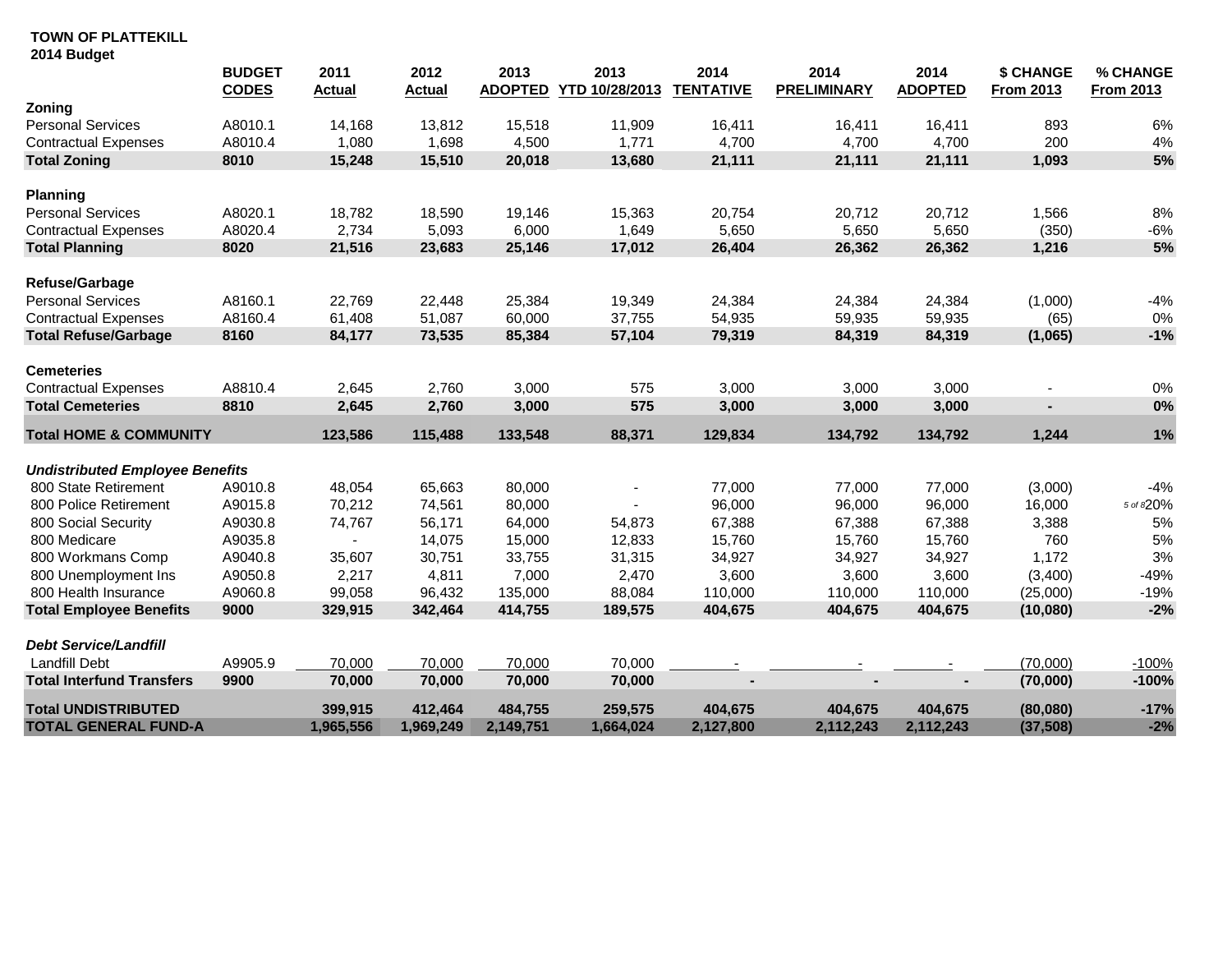# **TOWN OF PLATTEKILL**

**2014 Budget**

|                                        | <b>BUDGET</b><br><b>CODES</b> | 2011<br><u>Actual</u> | 2012<br><u>Actual</u> | 2013<br><b>ADOPTED</b> | 2013<br>YTD 10/28/2013 | 2014<br><b>TENTATIVE</b> | 2014<br><b>PRELIMINARY</b> | 2014<br><b>ADOPTED</b> | <b>\$ CHANGE</b><br><b>From 2013</b> | % CHANGE<br><b>From 2013</b> |
|----------------------------------------|-------------------------------|-----------------------|-----------------------|------------------------|------------------------|--------------------------|----------------------------|------------------------|--------------------------------------|------------------------------|
| <b>Highway Fund - DA</b>               |                               |                       |                       |                        |                        |                          |                            |                        |                                      |                              |
| <b>General Repairs</b>                 |                               |                       |                       |                        |                        |                          |                            |                        |                                      |                              |
| <b>Personal Services</b>               | DA5110.1                      | 325,626               | 337,981               | 414,487                | 276,142                | 431,766                  | 431,766                    | 431,766                | 17,279                               | 4%                           |
| <b>Contractual Expenses</b>            | DA5110.4                      | 334,785               | 290,458               | 365,000                | 163,844                | 370,000                  | 370,000                    | 370,000                | 5,000                                | 1%                           |
| <b>Total General Repairs</b>           | 5110                          | 660,411               | 628,439               | 779,487                | 439,986                | 801,766                  | 801,766                    | 801,766                | 22,279                               | 3%                           |
| <b>Improvements Chips</b>              |                               |                       |                       |                        |                        |                          |                            |                        |                                      |                              |
| <b>Contractual Expenses</b>            | DA5112.4                      | 100,011               | $\blacksquare$        | 85,490                 | $\blacksquare$         | 108,306                  | 108,306                    | 108,306                | 22,816                               | 27%                          |
| <b>Total Improvements Chips</b>        | 5112                          | 100,011               | ÷.                    | 85,490                 | ×.                     | 108,306                  | 108,306                    | 108,306                | 22,816                               | 27%                          |
| <b>Bridges</b>                         |                               |                       |                       |                        |                        |                          |                            |                        |                                      |                              |
| <b>Contractual Expenses</b>            | DA5120.4                      | 22,808                | 21,119                | 6,200                  | 3,877                  | 6,200                    | 6,200                      | 6,200                  |                                      | 0%                           |
| <b>Total Bridges</b>                   | 5120                          | 22,808                | 21,119                | 6,200                  | 3,877                  | 6,200                    | 6,200                      | 6,200                  | $\blacksquare$                       | 0%                           |
| <b>Machinery</b>                       |                               |                       |                       |                        |                        |                          |                            |                        |                                      |                              |
| <b>Personal Services</b>               | DA5130.1                      | 21,736                | 22,809                | 25,000                 | 19,843                 | 25,000                   | 25,000                     | 25,000                 |                                      | $0\%$                        |
| Equipment                              | DA5130.2                      |                       |                       |                        | 174,537                | $\sim$                   | $\blacksquare$             |                        |                                      | $0\%$                        |
| <b>Contractual Expenses</b>            | DA5130.4                      | 40,710                | 52,945                | 39,000                 | 34,763                 | 39,000                   | 39,000                     | 39,000                 | $\blacksquare$                       | $0\%$                        |
| <b>Total Machinery</b>                 | 5130                          | 62,446                | 75,754                | 64,000                 | 229,143                | 64,000                   | 64,000                     | 64,000                 | $\blacksquare$                       | 0%                           |
| <b>Brush/Weeds</b>                     |                               |                       |                       |                        |                        |                          |                            |                        |                                      |                              |
| <b>Contractual Expenses</b>            | DA5140.4                      | 2,457                 | 2,460                 | 2,500                  | 2,035                  | 2,500                    | 2,500                      | 2,500                  |                                      | 0%                           |
| <b>Total Brush/Weeds</b>               | 5140                          | 2,457                 | 2,460                 | 2,500                  | 2,035                  | 2,500                    | 2,500                      | 2,500                  | $\blacksquare$                       | $60f8$ 0%                    |
| <b>Snow Removal</b>                    |                               |                       |                       |                        |                        |                          |                            |                        |                                      |                              |
| <b>Personal Services</b>               | DA5142.1                      | 26,079                | 11,746                | 27,000                 | 19,942                 | 27,000                   | 27,000                     | 27,000                 |                                      | $0\%$                        |
| <b>Contractual Expenses</b>            | DA5142.4                      | 86,447                | 44,033                | 60,000                 | 50,346                 | 60,000                   | 60,000                     | 60,000                 |                                      | $0\%$                        |
| <b>Total Snow Removal</b>              | 5142                          | 112,526               | 55,779                | 87,000                 | 70,288                 | 87,000                   | 87,000                     | 87,000                 | ÷.                                   | 0%                           |
| <b>Public Health Other</b>             |                               |                       |                       |                        |                        |                          |                            |                        |                                      |                              |
| <b>Contractual Expenses</b>            | DA4189.4                      | 141                   | 2,048                 | 2,500                  | 715                    | 2,500                    | 2,500                      | 2,500                  |                                      | $0\%$                        |
| <b>Total Public Health Other</b>       | 4189                          | 141                   | 2,048                 | 2,500                  | 715                    | 2,500                    | 2,500                      | 2,500                  | ÷.                                   | 0%                           |
| <b>Undistributed Employee Benefits</b> |                               |                       |                       |                        |                        |                          |                            |                        |                                      |                              |
| <b>State Retirement</b>                | DA9010.8                      | 74,700                | 72,991                | 85,000                 | $\blacksquare$         | 80,000                   | 80,000                     | 80,000                 | (5,000)                              | $-6%$                        |
| <b>Social Security</b>                 | DA9030.8                      | 28,413                | 23,050                | 29,000                 | 19,461                 | 30,000                   | 30,000                     | 30,000                 | 1,000                                | $3%$                         |
| Medicare                               | DA9035.8                      | $\blacksquare$        | 5,391                 | 7,000                  | 4,551                  | 7,100                    | 7,100                      | 7,100                  | 100                                  | 1%                           |
| Workmans Comp                          | DA9040.8                      | 35,610                | 33,173                | 33,755                 | 31,315                 | 34,928                   | 34,928                     | 34,928                 | 1,173                                | $3%$                         |
| Disability Insurance                   |                               | 207                   | 291                   | 300                    | 267                    | 300                      | 300                        | 300                    |                                      | 0%                           |
| <b>Health Insurance</b>                | DA9060.8                      | 190,620               | 200,536               | 190,000                | 122,285                | 190,000                  | 190,000                    | 190,000                | $\blacksquare$                       | $0\%$                        |
| <b>Total Employee Benefits</b>         | 9000                          | 329,550               | 335,432               | 345,055                | 177,880                | 342,328                  | 342,328                    | 342,328                | (2, 727)                             | $-1%$                        |
| <b>TOTAL HIGHWAY FUND-DA</b>           |                               | 1,290,350             | 1,121,030             | 1,372,232              | 923,923                | 1,414,600                | 1,414,600                  | 1,414,600              | 42,368                               | 3%                           |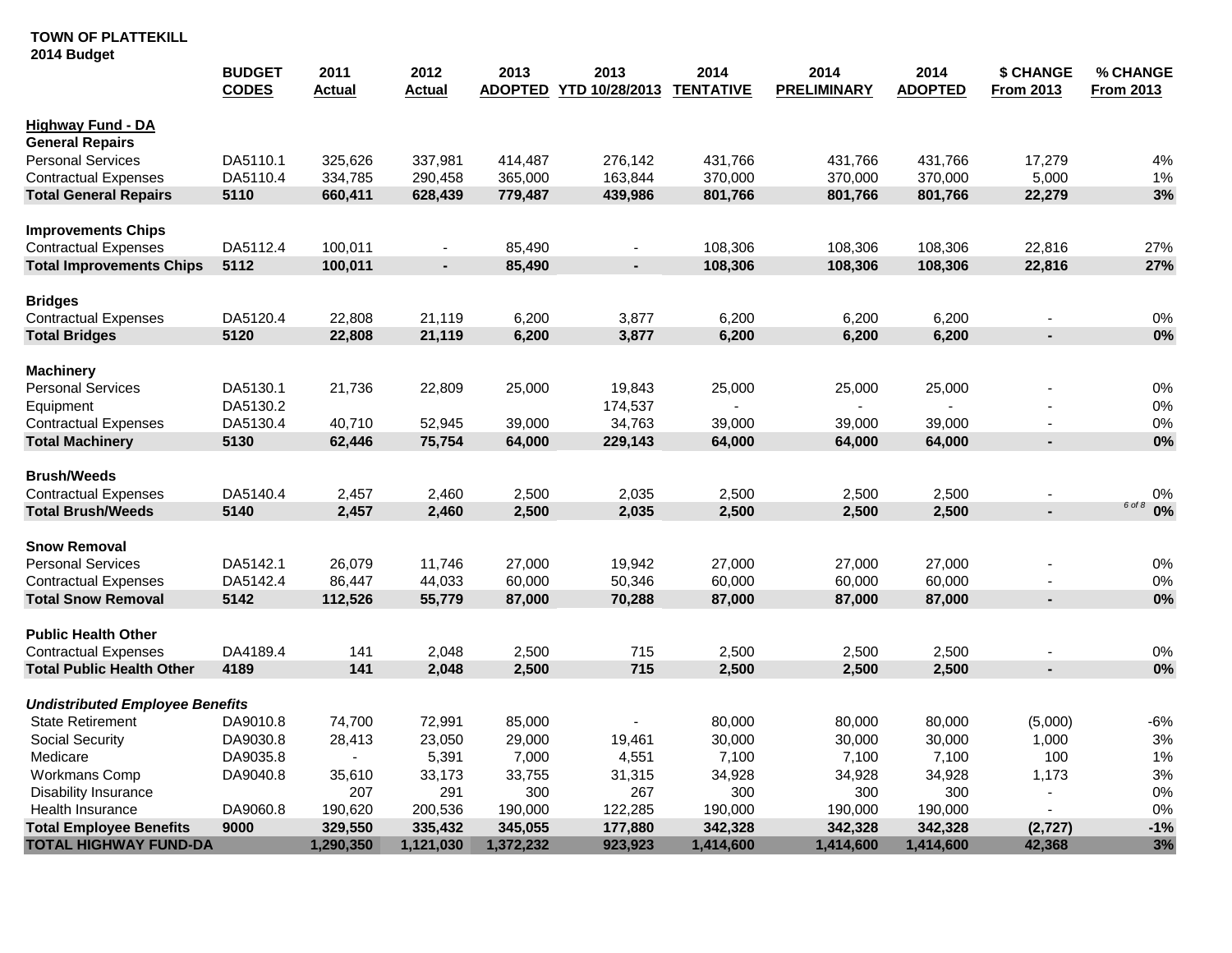|                                                                                  | <b>BUDGET</b><br><b>CODES</b> | 2011<br><u>Actual</u> | 2012<br><b>Actual</b>    | 2013<br><b>ADOPTED</b> | 2013<br>YTD 10/28/2013 | 2014<br><b>TENTATIVE</b> | 2014<br><b>PRELIMINARY</b> | 2014<br><b>ADOPTED</b> | \$ CHANGE<br><b>From 2013</b> | % CHANGE<br><b>From 2013</b> |
|----------------------------------------------------------------------------------|-------------------------------|-----------------------|--------------------------|------------------------|------------------------|--------------------------|----------------------------|------------------------|-------------------------------|------------------------------|
| <b>Plattekill Fire</b>                                                           |                               |                       |                          |                        |                        |                          |                            |                        |                               |                              |
| Contractual Exp                                                                  | 3410.4005                     | 475,800               | 470,247                  | 527,961                | 527,961                | 529,544                  | 530,530                    | 530,530                | 2,569                         | $0\%$                        |
| <b>Total Plattekill Fire-SF1</b>                                                 | 3410                          | 475,800               | 470,247                  | 527,961                | 527,961                | 529,544                  | 530,530                    | 530,530                | 2,569                         | $0\%$                        |
| <b>Modena Fire</b>                                                               |                               |                       |                          |                        |                        |                          |                            |                        |                               |                              |
| Contractual Exp                                                                  | 3410.4005                     | 261,658               | 266,497                  | 299,639                | 299,639                | 306,644                  | 305,144                    | 305,144                | 5,505                         | 2%                           |
| <b>Total Modena Fire-SF2</b>                                                     | 3410                          | 261,658               | 266,497                  | 299,639                | 299,639                | 306,644                  | 305,144                    | 305,144                | 5,505                         | 2%                           |
| <b>Clintondale District</b>                                                      |                               |                       |                          |                        |                        |                          |                            |                        |                               |                              |
| Contractual Exp                                                                  | 5182.4005                     | 233,240               | 237,697                  | 243,793                | 243,793                | 248,346                  | 248,346                    | 248,346                | 4,553                         | 2%                           |
| <b>Total Clintondale Fire-SF3</b>                                                | 5182                          | 233,240               | 237,697                  | 243,793                | 243,793                | 248,346                  | 248,346                    | 248,346                | 4,553                         | 2%                           |
| <b>TOTAL FIRE DISTRICTS</b>                                                      |                               | 970,698               | 974,441                  | 1,071,393              | 1,071,393              | 1,084,534                | 1,084,020                  | 1,084,020              | 12,627                        | 1%                           |
| <b>Modena Lighting District</b>                                                  |                               |                       |                          |                        |                        |                          |                            |                        |                               |                              |
| Contractual Exp                                                                  | 5182.4005                     | 16,073                | 16,729                   | 18,000                 | 12,608                 | 18,000                   | 18,000                     | 18,000                 |                               | $0\%$                        |
| <b>Total Modena Light-SL1</b>                                                    | 5182                          | 16,073                | 16,729                   | 18,000                 | 12,608                 | 18,000                   | 18,000                     | 18,000                 | $\blacksquare$                | $0\%$                        |
| <b>Clintondale Lighting District</b>                                             |                               |                       |                          |                        |                        |                          |                            |                        |                               |                              |
| Contractual Exp                                                                  | 5182.4005                     | 9,582                 | 9,983                    | 10,350                 | 7,408                  | 10,350                   | 10,350                     | 10,350                 |                               | 0%                           |
| Total Clintondale Light-SL2 5182                                                 |                               | 9,582                 | 9,983                    | 10,350                 | 7,408                  | 10,350                   | 10,350                     | 10,350                 |                               | 0%                           |
| <b>TOTAL LIGHTING DISTRICTS</b>                                                  |                               | 25,655                | 26,712                   | 28,350                 | 20,016                 | 28,350                   | 28,350                     | 28,350                 |                               | $0\%$                        |
| <b>Plattekill Library</b>                                                        |                               |                       |                          |                        |                        |                          |                            |                        |                               |                              |
| <b>Contractual Exp</b>                                                           | 8540.4005                     | 393,350               | 405,297                  | 413,400                | 413,400                | 429,936                  | 429,936                    | 429,936                | 16,536                        | $4\%$                        |
| <b>Total Plattekill Library</b>                                                  | 8540                          | 393,350               | 405,297                  | 413,400                | 413,400                | 429,936                  | 429,936                    | 429,936                | 16,536                        | 4%                           |
| <b>TOTAL LIBRARY DISTRICTS</b>                                                   |                               | 393,350               | 405,297                  | 413,400                | 413,400                | 429,936                  | 429,936                    | 429,936                | 16,536                        | 7 of 8 4%                    |
| <b>Hunt Road Drainage District</b>                                               |                               |                       |                          |                        |                        |                          |                            |                        |                               |                              |
| Contractual Exp                                                                  | 8540.4005                     |                       | ٠                        | 800                    |                        | 800                      | 800                        | 800                    | $\blacksquare$                | 0%                           |
| Total Hunt Road Drainage Di: 8540                                                |                               | $\blacksquare$        |                          | 800                    | $\blacksquare$         | 800                      | 800                        | 800                    | ×                             | 0%                           |
| <b>Glen Rock Hills Drainage District</b>                                         |                               |                       |                          |                        |                        |                          |                            |                        |                               |                              |
| Contractual Exp                                                                  | 8540.4005                     |                       | $\overline{\phantom{a}}$ | 8,382                  |                        | 8,382                    | 8,382                      | 8,382                  |                               | $0\%$                        |
| Glen Rock Hills Drainage Dis 8540                                                |                               | $\blacksquare$        | ×.                       | 8,382                  | $\blacksquare$         | 8,382                    | 8,382                      | 8,382                  | $\overline{\phantom{a}}$      | 0%                           |
| <b>Patura Gardens Drainage District</b>                                          |                               |                       |                          |                        |                        |                          |                            |                        |                               |                              |
| Contractual Exp                                                                  | 8540.4005                     | 726                   | 854                      | 2,240                  | 492                    | 2,240                    | 2,240                      | 2,240                  |                               | $0\%$                        |
| Total Patura Gardens Draina 8540                                                 |                               | 726                   | 854                      | 2,240                  | 492                    | 2,240                    | 2,240                      | 2,240                  | $\blacksquare$                | 0%                           |
| <b>Spring Meadows Drainage District</b>                                          |                               |                       |                          |                        |                        |                          |                            |                        |                               |                              |
| Contractual Exp                                                                  | 8540.4005                     | 117<br>117            | 345                      | 1,935                  | 133                    | 1,935                    | 1,935                      | 1,935                  |                               | $0\%$                        |
| <b>Total Spring Meadows Drain: 8540</b><br><b>Peters Place Drainage District</b> |                               |                       | 345                      | 1,935                  | 133                    | 1,935                    | 1,935                      | 1,935                  | ×                             | 0%                           |
| Contractual Exp                                                                  | 8540.4005                     |                       |                          | 1,128                  |                        | 1,128                    | 1,128                      | 1,128                  |                               | $0\%$                        |
| <b>Total Peters Place Drainage I8540</b>                                         |                               |                       |                          | 1,128                  |                        | 1,128                    | 1,128                      | 1,128                  |                               | $0\%$                        |
| <b>Finn Estates Drainage District</b>                                            |                               |                       |                          |                        |                        |                          |                            |                        |                               |                              |
| Contractual Exp                                                                  | 8540.4005                     | $\blacksquare$        | $\blacksquare$           | 1,088                  | $\blacksquare$         | 1,088                    | 1,088                      | 1,088                  |                               | 0%                           |
| <b>Total Finn Estates Drainage I 8540</b>                                        |                               | $\blacksquare$        | $\blacksquare$           | 1,088                  | ÷.                     | 1,088                    | 1,088                      | 1,088                  | ÷                             | $0\%$                        |
| <b>Huckleberry Ridge Drainage District</b>                                       |                               |                       |                          |                        |                        |                          |                            |                        |                               |                              |
| <b>Contractual Exp</b>                                                           | 8540.4005                     | 175                   | 143                      | 3,234                  | 153                    | 3,234                    | 3,234                      | 3,234                  |                               | $0\%$                        |
| <b>Total Huckleberry Ridge Drai 8540</b>                                         |                               | 175                   | 143                      | 3,234                  | 153                    | 3,234                    | 3,234                      | 3,234                  | $\overline{\phantom{a}}$      | $0\%$                        |
| <b>TOTAL DRAINAGE DISTRICTS</b>                                                  |                               | 1,018                 | 1,341                    | 18,807                 | 779                    | 18,807                   | 18,807                     | 18,807                 | ÷                             | $0\%$                        |